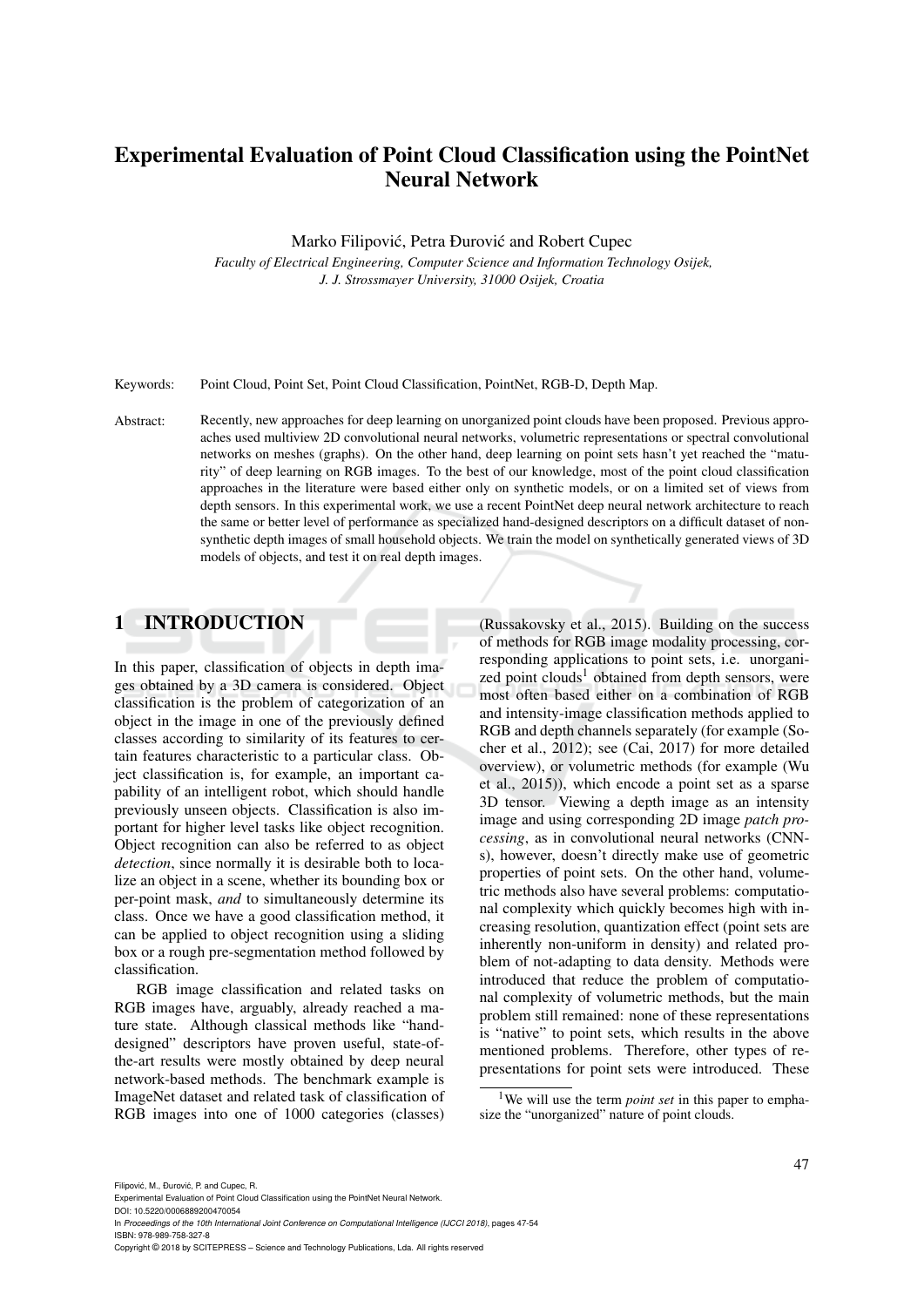include graph-based and point set-based representations. Graph-based representations are based on formation of a graph using local neighbourhood information of points in the point set. Point set-based representations are the most general, since they don't introduce any prior information and instead use raw points. We adopt such a representation in this work.

#### 1.1 Contributions of this Paper

To the best of our knowledge, the existing point cloud classification approaches based on neural networks were tested either only on 3D models (Qi et al., 2017a; Qi et al., 2017b), on a limited set of views from depth sensors (Socher et al., 2012) or using multiple views of an object (Qi et al., 2016; Su et al., 2015). However, it is not clear how the classifier trained on a limited number of views would generalize to different views, which are not covered by the training set. From our perspective, it is advantageous to have 3D models of objects to be able to synthetically generate every possible view, or, more precisely, all realistic views of an object. On the other hand, we want to test the classifier on real RGB-D images. Therefore, we train the network using many synthetically generated views of an object. Namely, we use a dataset of 3D models of objects, randomly rotate every model multiple times, and capture partial views from a fixed virtual camera location. In this way, the model is hoped to be general enough to be robust to viewpoint variation. This also practically removes the need to pre-align the models (i.e. depth maps) in both the training and test sets. On the other hand, the model is tested on real images from depth sensors. A similar approach was used in a few papers before, for example in (Song and Xiao, 2014), but not for our particular application: object classification from a single partial view, i.e. a depth map obtained from a depth sensor.

We use the PointNet architecture (Qi et al., 2017b), which has some important advantages compared to commonly used volumetric methods, as discussed in the Introduction. Originally it was used only for processing of full 3D models, but partial data in the form of depth maps are more challenging.

We test this methodology on 3DNet (Wohlkinger et al., 2012), a dataset of small household objects, and obtain the same level of accuracy as the specialized hand-designed descriptor (ESF) (Wohlkinger et al., 2012; Wohlkinger and Vincze, 2011). However, one of the advantages of neural network-based approaches like the one we use here is speed<sup>2</sup>.

#### 1.2 Organization of the Paper

Related work is discussed in Section 2. PointNet (Qi et al., 2017a) and PointNet++ (Qi et al., 2017b) neural network architectures for processing of point sets, as well as data preparation procedure and training details, are reviewed in Section 3. The datasets used in the experiments, the experimental setup and the obtained results are presented in detail in Section 4. Concluding discussion can be found in Section 5.

## 2 RELATED WORK

Classification methods based on RGB and intensity image-based representations of RGB-D images include Convolutional-Recursive Neural Networks (Socher et al., 2012) and Multiview CNN-s (Qi et al., 2016; Su et al., 2015). They share the common flaws of this type of methods, mentioned in the introduction. Volumetric representations were studied for example in (Maturana and Scherer, 2015; Wu et al., 2015; Qi et al., 2016). Methods that reduce the computational complexity of volumetric representations include (Engelcke et al., 2017; Li et al., 2016). Graphbased deep learning has also been intensively researched in recent years (Kipf and Welling, 2016; Verma et al., 2017; Simonovsky and Komodakis, 2017; Defferrard et al., 2016; Monti et al., 2017; Bronstein et al., 2017; Klokov and Lempitsky, 2017). Point set-based representations include (Qi et al., 2017a; Qi et al., 2017b; Savchenkov, 2017; Monti et al., 2017; Shen et al., 2017; Hua et al., 2017; Wang et al., 2018).

Regarding available datasets, here we review some of the main representatives. ShapeNet (Chang et al., 2015) is a large dataset of 3D models collected from various places. It contains more than 3000 semantic categories and is an attempt to extend the famous ImageNet (Deng et al., 2009) to 3D models. Also, it contains rich annotations: languagerelated (WordNet taxonomy), geometric (alignment, part, symmetry, object size) and other. RGB-D Object Dataset (Lai et al., 2011) contains RGB-D images of 300 objects from 51 categories. Since it contains nonsynthetic objects, it is well suited for testing classification algorithms on real data. It is (much) smaller than ShapeNet, but still contains significant number of classes. It contains only a limited number of views and, as discussed in Section 2, it s not clear how a classifier trained on this dataset would generalize to different views. ModelNet (Wu et al., 2015) is another dataset of synthetic 3D models. It was used in

<sup>2</sup>Actually, to be precise, here we refer to optimized GPU implementations; as shown for example in (Ku et al., 2018),

classical hand-crafted processing can potentially compete with deep neural networks when implemented properly.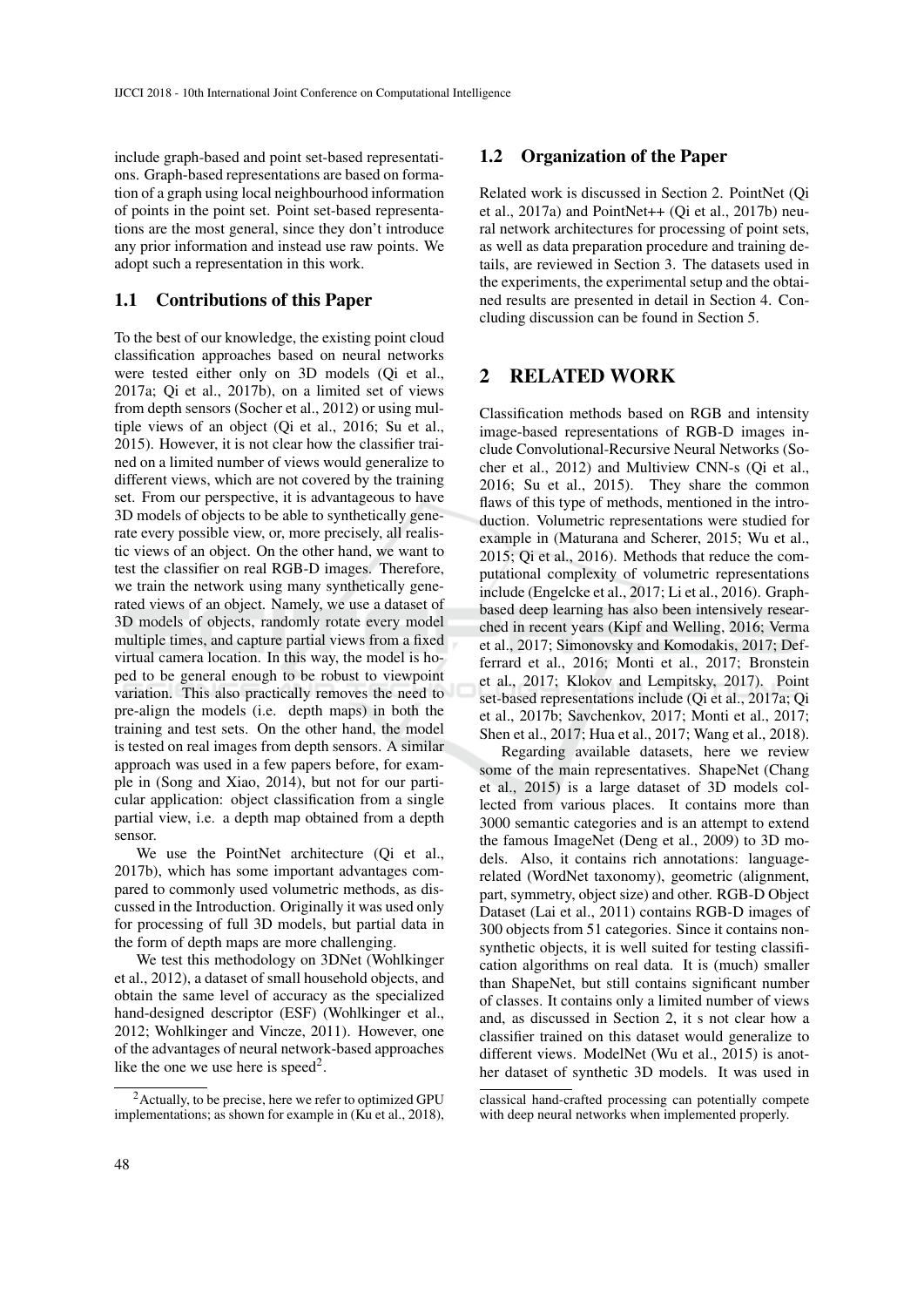the literature both for 3D object and depth map, i.e. partial view, classification, as in (Maturana and Scherer, 2015; Wu et al., 2015). The 3D models in ModelNet are pre-aligned, which reduces the number of degrees of freedom and makes the classification task easier. In addition to these, there are many other available RGB-D datasets created for different purposes (Firman, 2016), but for our application we found no better dataset than 3DNet (Wohlkinger et al., 2012). Namely, it contains 3D models of objects from different classes as the training set, and RGB-D images of objects from the corresponding classes in the training set.

A comprehensive literature review on 3D classification and recognition was done in (Carvalho and Wangenheim, 2017). However, here we provided more focused and, to the best of our knowledge, more up-to-date references. Another recent performance comparison of deep learning methods for RGB-D object classification can be found in (Cai, 2017). They used a different methodology (more precisely, different point cloud representation and architectures of neural network), and evaluated on different datasets.

#### 3 METHODOLOGY

One of the first methods for processing of raw point sets was PointNet (Oi et al., 2017a). It is a deep<sup>3</sup> neural network that operates directly on point sets. In the follow-up paper (Qi et al., 2017b), the improvement of PointNet, named PointNet++, was introduced. PointNet processes a point set point-wise, and doesn't take into account neighbourhood information around every point, as 2D convolution does. The main idea of PointNet++ is to introduce local processing into the PointNet architecture. However, extension of 2D convolution to point sets is not straightforward because of non-organized nature of point sets. Point-Net++ doesn't actually extend the 2D convolution to point sets, but only applies PointNet architecture to local point neighbourhood. However, it still processes local information hierarchically, and in that sense is similar to 2D convolution. In many recent papers (Monti et al., 2017; Shen et al., 2017; Hua et al., 2017; Wang et al., 2018), various extensions of 2D convolution to 3D point sets were proposed. Here we used only the PointNet++ architecture for simplicity and speed.



Figure 1: Architecture of PointNet++ network. *N* is the number of points, *d* the input dimension, *C* the number of input features (e.g. RGB or normals; we used  $C = 0$ ),  $K$  the number of nearest neighbours,  $N_i$  the number of subsampled points in layer  $i$  and  $C_i$  is the number of channels of layer *i*. Each pointnet layer operates first pointwise, and finishes with region-wise max pooling.

The overall architecture of PointNet++ is shown in Figure 1. The first part of the network serves as a feature extractor. Its input is unorganized point cloud, i.e. just a set of 3D points, optionally with some features, like color or local surface normal for every point. A very useful property of this network is the invariance to the exact number and ordering of input points. The output is a set of region (local) features. This part consists of aggregation steps, where points are grouped based on geometric distance calculated from  $(x, y, z)$  coordinates and intermediate PointNet-like layers which consist of convolutional, Rectified Linear Unit (ReLU) nonlinearity and maxpooling layers. The second part of the network is basically a multi-layer perceptron (several fully connected convolutional layers followed by ReLU), and serves as a neural network classifier. For more details the reader is referred to the original paper (Qi et al., 2017b).

The basic PointNet++ architecture, diagrammed in Figure 1, can be improved by using multi-scale or multi-resolution grouping. Here we briefly describe the multi-scale grouping (MSG). The reader is referred to the original paper (Qi et al., 2017b) for more details. Multi-resolution grouping was described as more computationally efficient in (Qi et al., 2017b), but we use MSG here and sacrifice little speed for accuracy. Neighbourhood grouping in PointNet++ can be performed in two basic ways: grouping based on the number of nearest neighbours, and grouping based on radius. We use grouping based on radius, use multiple radii at each point, and concatenate the resulting multiple features into one region-feature.

The notation we use to describe the exact architecture used and its hyperparameters is the following (it is the same as used in

<sup>&</sup>lt;sup>3</sup>Historically, even networks with more than one hidden layer have been referred to as "deep". Therefore, even though we use less than 10 layers, as in the original Point-Net architecture, we use the term *deep network*.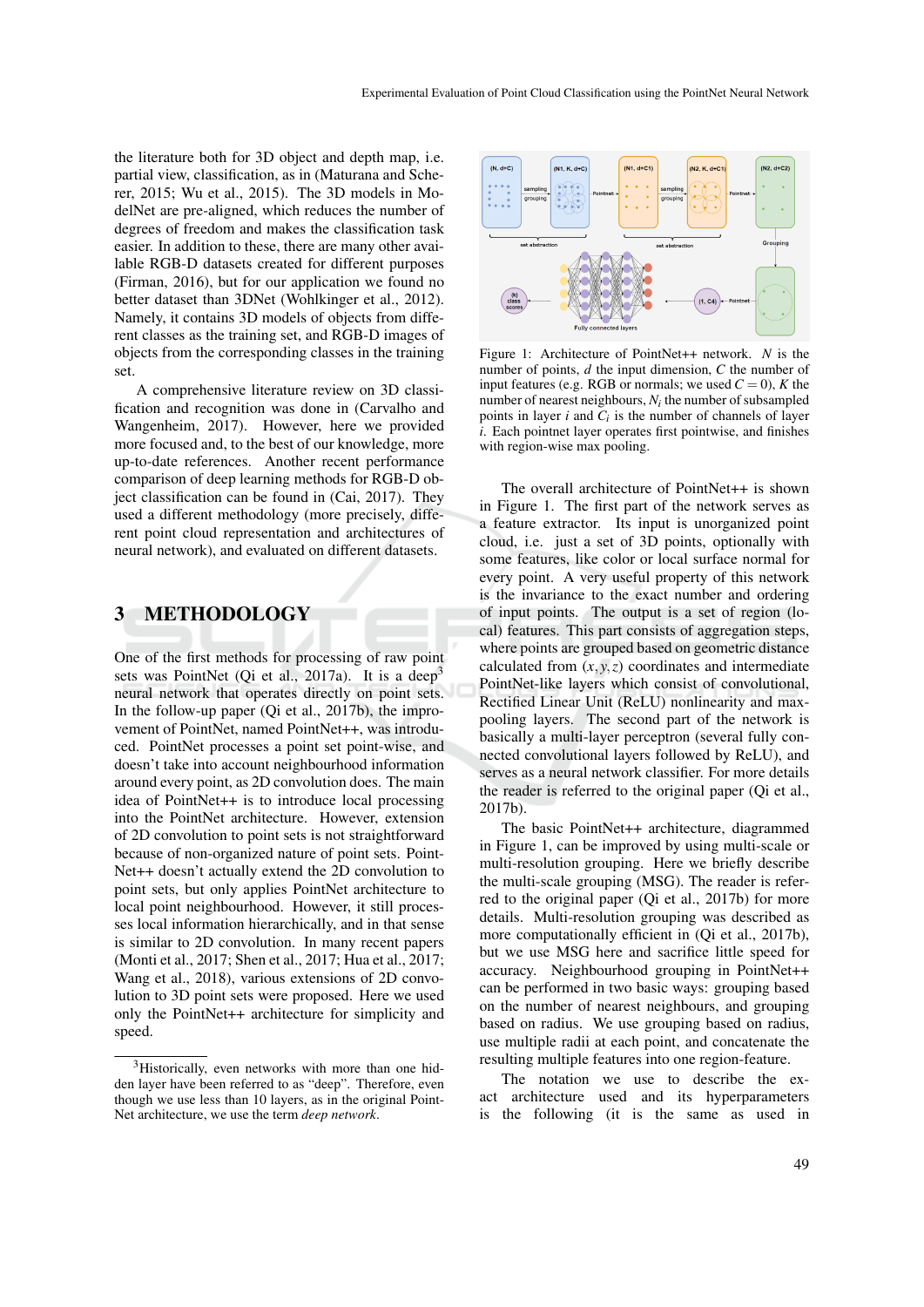the original paper (Qi et al., 2017b)). With  $\mathrm{SA}(K,[r_1,\ldots,r_m],[[l_1^{(1)}])$  $l_1^{(1)}, \ldots, l_d^{(1)}$  $\binom{1}{d}$ , ...,  $\binom{l}{1}$  $l_1^{(m)}, \ldots, l_d^{(m)}$  $\binom{m}{d}$ ]) we denote a *multi-scale Set Abstraction (SA) layer* which groups input points into *K* regions (centered at a subset of points selected using the Iterative Farthest Point sampling), uses multiple scales with *m* radii *r<sup>i</sup>* , with each scale followed by *d* per-point convolutional pointnet layers, each having  $l_i^{(i)}$  $j^{(t)}$  output channels <sup>4</sup>. Per-point convolutional layers are all followed by Rectified Linear Unit (ReLU) nonlinearity. Features for *m* scales are concatenated into one  $l_d^{(1)} + \ldots + l_d^{(m)}$ For *m* scales are concalentated into one  $\iota_d$  +  $\dots$ + $\iota_d$ <br>region feature vector. Additional parameters should be selected to account for the non-uniformity of point sets: a number of points at every scale in every neighbourhood. We add those as a third parameter to the above definition of SA. SA $([l_1, \ldots, l_d])$  denotes a global set abstraction layer that outputs a single global feature. Basically, it is a set abstraction layer that uses all points as one region. The output is then an  $l_d$ -element feature vector obtained by max-pooling over all points. Fully connected layers are denoted by FC $(l, dp)$ , where *l* is the width and *dp* denotes dropout ratio. Fully-connected layers without dropout are denoted by  $FC(l)$ . The particular architecture used in our research, as well as the values of all the parameters, are presented in Section 4.

#### 3.1 Preparation of Training Data

Here we describe the procedure for data preparation and pre-processing used in the experiments.

For each instance in each class we generate a reasonably large number of synthetic views by randomly rotating the model and capturing the view from a fixed virtual camera location. Our implementation of random rotation is based on Euler angles, which doesn't exactly cover the view sphere uniformly, but we consider it "uniform enough" to represent the views of an object from all angles. For classes with smaller number of object instances, we generate more views to make the training dataset balanced. A random subset of views, approximately balanced, is used as a validation set<sup>5</sup> during training for early stopping. It should be noted that, in this way, the stopping is done based on generalization to other *views* of same instances and *not to other instances*. We have tried using separate instances in each class as a held-out validation set, but without improving the results. Because we generate reasonably large number of views for each model, views in the validation set are expected to be similar to some of the views in the training set. However, it doesn't seem to negatively effect the generalizationn performance on the test set, according to the obtained results. All point sets are randomly subsampled to contain a fixed number of points, centralized, and normalized to unit sphere prior to training. The same preprocessing is applied to the validation and test sets. In (Wohlkinger et al., 2012), a sub-sampling scheme based on the size of mesh faces was used, which doesn't assign all points equal probability, but considering the relatively large number of sampled points we use here, random subsampling should suffice.

#### 3.2 Training Details

Robustness of deep neural networks, i.e. stability to input perturbations is, unfortunately, not really their known characteristic. This subject is an important topic of current research, and many methods to achieve robustness have already been proposed. Here we use a common approach of input data augmentation: we randomly perturb the input data during training, simulating noise. More precisely, we split the training process in two parts: in the first part, we use no perturbation, and train the network until the accuracy on the validation set approximately reaches its maximum; in the second part, we fine-tune the resulting network by perturbing the inputs *both during training and validation*, and again stop when validation accuracy on the *perturbed validation set* approximately reaches its maximum. Thereby, certain degree of stability to input noise is achieved. Data augmentation as described above also has another important purpose of reducing the risk of overfitting.

We also note that previous works, e.g. (Song and Xiao, 2014), have shown that it is advantageous to train the model on synthetically generated views rather than depth maps from depth sensors, due to sensor noise and missing depth; namely, it improves the results on real depth maps compared to the model trained on noisy data only. Hence, we used the same strategy in our experiments.

## 4 EXPERIMENTS

We perform experiments on image clasification on the 3DNet dataset (Wohlkinger et al., 2012). We used the original code for PointNet++<sup>6</sup>. All experiments were

 $4$ Please refer to the original paper (Qi et al., 2017b) if more clarifications are needed.

<sup>5</sup>That is, a held-out set which is not used in training and serves as an indication of training progress in terms of generalization accuracy

<sup>6</sup>https://github.com/charlesq34/pointnet2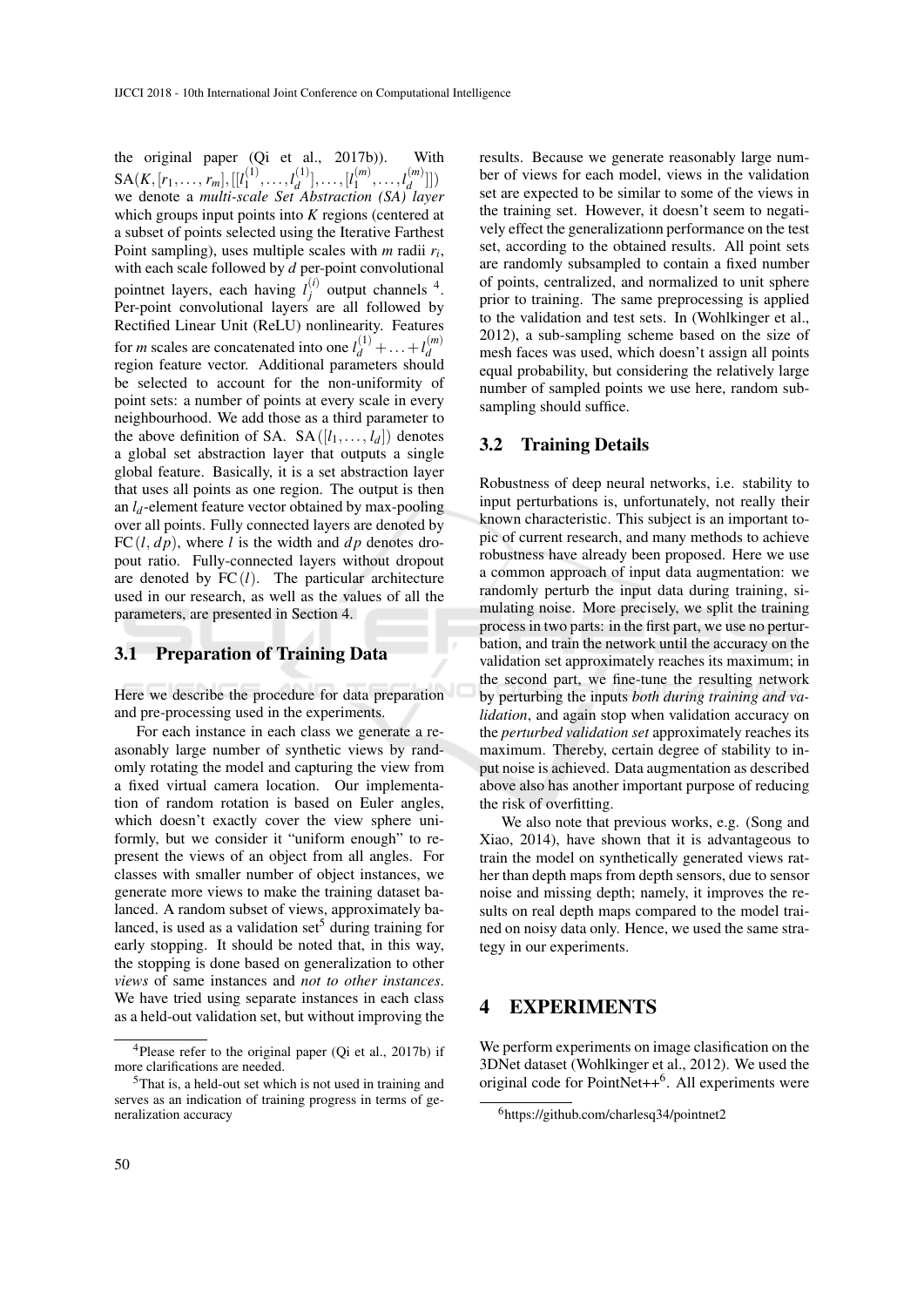performed on a PC with 16GB RAM and with Nvidia GeForce GTX 1060 GPU with 6GB memory.

3DNet dataset  $7$  contains 3 sets of  $CAD^8$  models, organized in 10 (Cat10), 60 (Cat60) and 200 (Cat200) classes, respectively. Number of instance objects per class varies. Since Cat10 model database contains only colorless 3D models, only depth information is used in our experiments. CAD models are generally not aligned. For each instance in each class we generate 200 synthetic views, as described in Section 3.1. In this way we obtain 15000 views per class for 10 class 3DNet set. For larger, 200-class set, we generate a smaller number (5000) of views per class. A random subset of 10000 views is used as a validation set. All point sets were randomly subsampled to contain 2048 points and preprocessed as described in Section 3.1.

Next, we describe the exact hyper-parameters of the network. The following architecture was used for the Cat10 dataset:

$$
SA (256, [0.1, 0.2, 0.4], [32, 64, 128],\n[[8, 16, 16], [16, 32, 32], [32, 64, 64]]) \rightarrow\nSA (64, [0.2, 0.4, 0.8], [16, 32, 64],\n[[64, 64, 128], [128, 128, 256], [128, 128, 256]]) \rightarrow\nSA ([256, 256, 256]) \rightarrow\nFC (256, 0.4) \rightarrow FC (128, 0.4) \rightarrow FC (10)
$$

Also, batch normalization was used for all but the last layer. We experimented with several combinations of hyper-parameters, keeping the number of layers fixed. Also, we couldn't reach the same accuracy with the PointNet (Qi et al., 2017a) network, despite using the same training procedure and hyperparameter-tuning. Gaussian perturbations were added for data augmentation, as described in Section 3.2, with standard deviation 0.01. Optimization parameters were as follows: initial learning rate was set to 0.001, with staircase exponential decay every 200000 training samples and decay rate of 0.7, and Adam was used as an optimization algorithm with default values of exponential decay rate for moments suggested in the original paper (Kingma and Ba, 2014):  $\beta_1 = 0.9$  and  $\beta_2 = 0.999$ . Batch size was 32. The number of training epochs was set to 200. The training took about 24 hours.

The test database in 3DNet consists of 1652 RGB-D images of objects on the table, in various positions. Some of the images were corrupted, so we used 1612 of them for testing. The objects in the test images are from the same set of classes as the training

set. Segmentation masks are not provided; therefore, segmentation was performed as a preprocessing step. Although object segmentation is not the topic of this research, for the purpose of completeness, we provide a brief explanation of the heuristic procedure used to segment the objects of interest in the test images from the background. Since the camera is mounted on a fixed position with respect to the scene, one image is used to estimate the parameters of the supporting plane and these parameters are then used to remove the supporting plane from the other images. Furthermore, only the points within a cylindrical volume of a specified radius around the camera were considered. Then, connected sets of points, referred to in this paper as clusters, were identified within this volume. The object of interest is usually represented in the test image by a single cluster, but in some cases it can be split into two or more clusters. Hence, nearby clusters are merged according to the proximity of their convex hulls. Finally, the largest cluster is considered to be the object of interest.

The results are shown in Table 1. The confusion matrix can be seen in Table 2. Classes apple and bowl are often confused, resulting in low accuracy on apple class. However, other classes are discriminated very well. The confusion matrix is similar to the one in (Wohlkinger et al., 2012), where two classes are confused and the rest are very well separated. Figure 2 shows examples of misclassified views on top of 3D models from the predicted classes. In Figure 3 we also show t-SNE (Maaten and Hinton, 2008) visualization of features (before the fully connected layers) of point clouds from the test set.



Figure 2: Examples of misclassified views, represented by point clouds (blue points) on top of 3D models (yellow) from the corresponding predicted classes. Left to right, top to bottom: label apple, prediction bowl; label apple, prediction donut; label bottle, prediction banana; label bottle, prediction hammer; label toilet paper, prediction mug; label mug, prediction bowl; label tetra-pak, prediction car; label bottle, prediction car. Best viewed in color and zoomed in.

In overall, we get the same level of accuracy as (Wohlkinger et al., 2012). The overall testing time for 1612 images in the test set, using our non-optimized implementation, was 9 s. The testing speed is one of the advantages of neural network-based classification; for example, in (Wohlkinger et al., 2012), the repor-

<sup>7</sup>https://repo.acin.tuwien.ac.at/tmp/permanent/3dnet.org/

<sup>8</sup>The acronym CAD refers to "Computer-Aided Design"; here it means that the models are synthetically generated.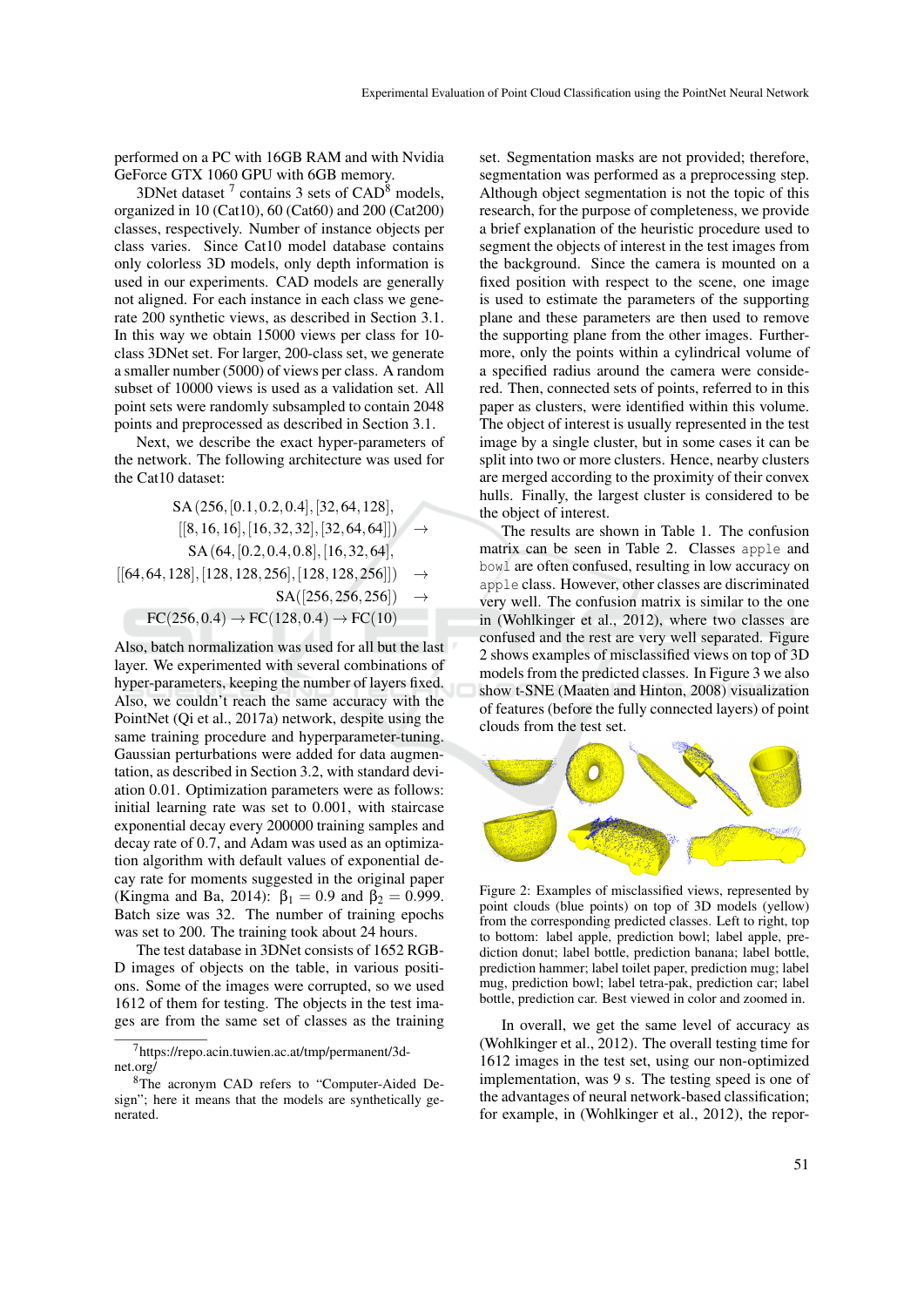

Figure 3: t-SNE visualization of features of point clouds from the test set. missed\_{class} denotes examples that were misclassified by the network. Best viewed in color and zoomed in.

ted processing time for one image is 45 ms, which makes their method significantly slower<sup>9</sup>. It should be noted that most probably a better result could have been obtained by generating (many) more views of each object, and in a more formal manner, for example by covering the 3D rotation parameter space uniformly and more densely. However, here we restricted the training set to a reasonably large number of views to make the training and hyperparameter tuning more practical. Better results could possibly be obtained by filtering low-entropy views (i.e. non-informative / non-realistic views) in the training and validation sets, as in (Wohlkinger et al., 2012).

Table 1: Classification accuracy on Cat10 subset of 3DNet dataset. ESF refers to the descriptor that was used to obtain the best results in (Wohlkinger et al., 2012), in combination with 10-NN classifier. OVERALL refers to average perclass accuracy.

| class          | ESF (Wohlkinger et al., 2012) | our  |
|----------------|-------------------------------|------|
| apple          | 99%                           | 35%  |
| banana         | 89%                           | 100% |
| bottle         | 94%                           | 94%  |
| <b>bowl</b>    | 88%                           | 100% |
| car            | 98%                           | 97%  |
| donut          | 96%                           | 98%  |
| hammer         | 100%                          | 100% |
| mug            | 100%                          | 96%  |
| tetra pak      | 91%                           | 97%  |
| toilet paper   | 61%                           | 98%  |
| <b>OVERALL</b> | 92%                           | 92%  |
|                |                               |      |

The 3DNet dataset also contains a larger and more difficult Cat200 subset, with actually more than 200 classes. The overall accuracy reported in (Wohlkinger et al., 2012) on that dataset is 71%. A significant hardware strength (most importantly, GPU memory) and/or training time is needed to train the network for Table 2: Confusion matrix for the classification on the Cat10 dataset.



such a large-scale dataset. Because of our hardware limitations, we reduced the number of views per class to 5000. This is probably the main reason why we couldn't reach the same level of accuracy. We show the results on the Cat200 subset in Table 3.

Table 3: Classification accuracy on Cat200 subset of 3DNet dataset. ESF refers to the descriptor that was used to obtain the best results in (Wohlkinger et al., 2012), in combination with 10-NN classifier. OVERALL refers to average perclass accuracy. Please see the text for the explanation of poor results on this subset and possibilities to improve them.

| class          | ESF (Wohlkinger et al., 2012) | our   |
|----------------|-------------------------------|-------|
| apple          | 98%                           | $0\%$ |
| banana         | 70%                           | 92%   |
| bottle         | 79%                           | 45%   |
| bowl           | 76%                           | 51%   |
| car            | 44%                           | $1\%$ |
| donut          | 62%                           | 78%   |
| hammer         | 96%                           | 50%   |
| mug            | 99%                           | 70%   |
| tetra pak      | 72%                           | 45%   |
| toilet paper   | 17%                           | 95%   |
| <b>OVERALL</b> | 71%                           | 54%   |
|                |                               |       |

The code for reproducing the results is available upon request.

## 5 CONCLUSIONS

We have experimentally tested the promising point set-based neural network acrhitecture PointNet on a dataset of depth map images of small household objects. PointNet operates directly on unorganized point clouds. The network is trained on synthetically generated views of 3D models of objects, and tested on real depth images from depth sensor. We used only geometric, i.e. depth information; no color information was used. On the Cat10 subset of the 3DNet dataset, we obtained the same level of accuracy as the

<sup>&</sup>lt;sup>9</sup>Again, to be precise, hand-crafted processing can be optimized for speed for real-time applications. Please see footnote 2.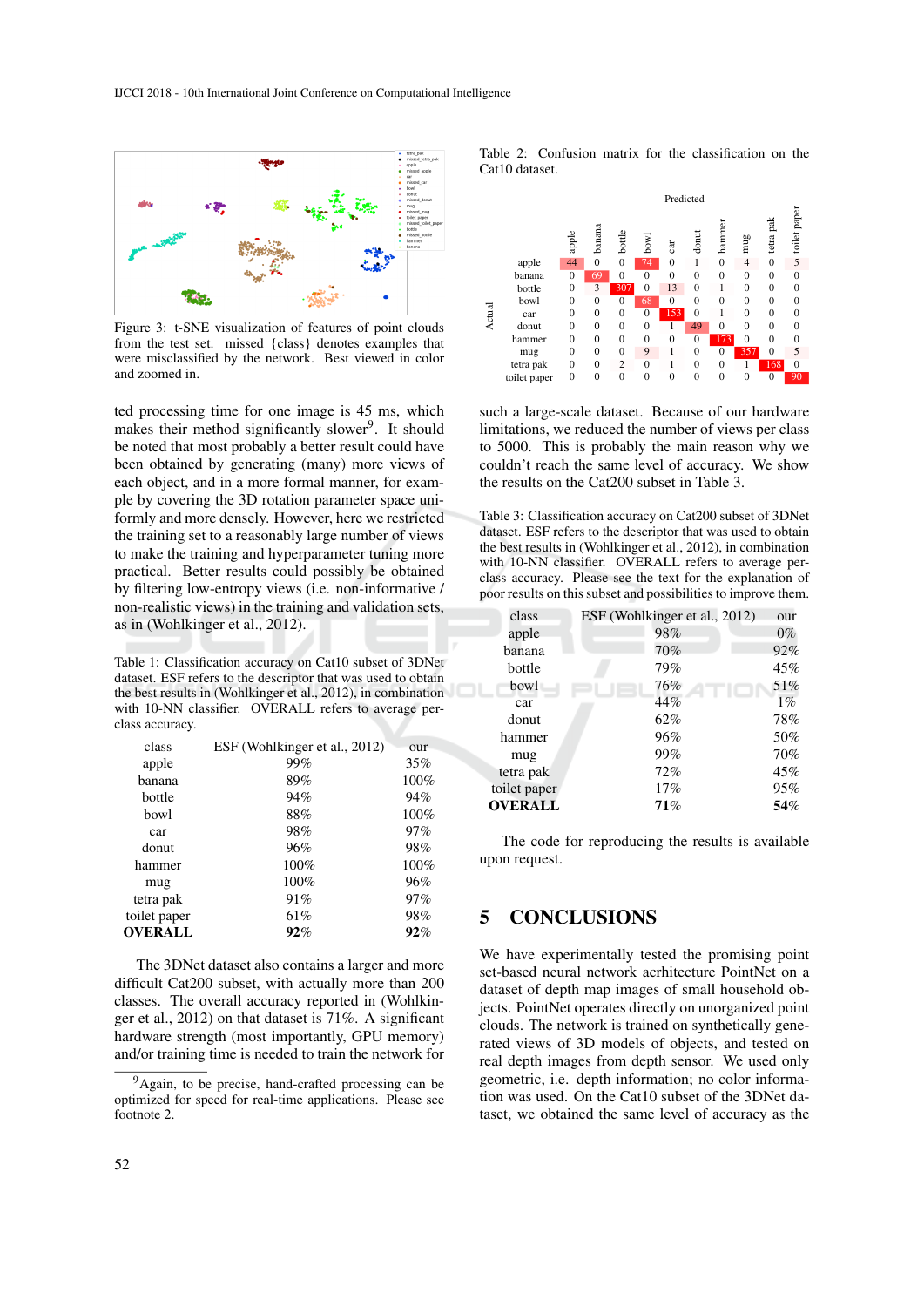original approach in (Wohlkinger et al., 2012), which is, to the best of our knowledge, the best result on this dataset. Neural network-based approaches, like the one we used here, are, however, much faster. Also, PointNet architecture was used mostly for processing of full 3D data, and not partial scans, as we use it here. On the Cat200 subset of the 3DNet dataset, which is significantly more computationally involved, we couldn't reach the same level of accuracy as reported in (Wohlkinger et al., 2012); arguably, due to GPU memory limitations. Generally, it would be interesting to see a result analogous to those obtained on the famous ImageNet classification challenge, on a similar dataset of 3D objects *or* depth scans from depth sensors. We are aware of several related challenges on the ShapeNet collection (Chang et al., 2015), but not for classification.

There are, of course, similar approaches to object recognition and detection in scenes, also based on generated views of 3D models of objects. However, they are mostly based on volumetric or multi-view representations, which can, arguably, be less practical in certain applications. Also, here we were interested in evaluating the performance on the specialized point cloud classification problem; namely, if a classification method performs well, especially the one based on neural networks, it can be used as a basis for more interesting problems of object detection (recognition) in more complex scenes. For example, such approaches were used for object detection in both RGB and RGB-D images; however, that is still a very active area of research.

## ACKNOWLEDGEMENTS

This work has been fully supported by the Croatian Science Foundation under the project number IP-2014-09-3155.

## REFERENCES

- Bronstein, M. M., Bruna, J., LeCun, Y., Szlam, A., and Vandergheynst, P. (2017). Geometric deep learning: going beyond euclidean data. *IEEE Signal Processing Magazine*, 34(4):18–42.
- Cai, Z. (2017). *Feature Learning for RGB-D Data*. PhD thesis, University of Sheffield.
- Carvalho, . L. E. and Wangenheim, . A. (2017). Literature review for 3d object classification/recognition.
- Chang, A. X., Funkhouser, T., Guibas, L., Hanrahan, P., Huang, Q., Li, Z., Savarese, S., Savva, M., Song, S., Su, H., et al. (2015). Shapenet: An information-rich 3d model repository. *arXiv preprint arXiv:1512.03012*.
- Defferrard, M., Bresson, X., and Vandergheynst, P. (2016). Convolutional neural networks on graphs with fast localized spectral filtering. In *Advances in Neural Information Processing Systems*, pages 3844–3852.
- Deng, J., Dong, W., Socher, R., Li, L.-J., Li, K., and Fei-Fei, L. (2009). Imagenet: A large-scale hierarchical image database. In *Computer Vision and Pattern Recognition, 2009. CVPR 2009. IEEE Conference on*, pages 248–255. IEEE.
- Engelcke, M., Rao, D., Zeng Wang, D., Hay Tong, C., and Posner, I. (2017). Vote3Deep: Fast Object Detection in 3D Point Clouds Using Efficient Convolutional Neural Networks. In *Proceedings of the IEEE International Conference on Robotics and Automation (ICRA)*.
- Firman, M. (2016). Rgbd datasets: Past, present and future. In *Proceedings of the IEEE Conference on Computer Vision and Pattern Recognition Workshops*, pages 19– 31.
- Hua, B.-S., Tran, M.-K., and Yeung, S.-K. (2017). Pointwise convolutional neural network. *arXiv preprint arXiv:1712.05245*.
- Kingma, D. P. and Ba, J. (2014). Adam: A method for stochastic optimization. *arXiv preprint arXiv:1412.6980*.
- Kipf, T. N. and Welling, M. (2016). Semi-supervised classification with graph convolutional networks. *arXiv preprint arXiv:1609.02907*.
- Klokov, R. and Lempitsky, V. S. (2017). Escape from cells: Deep kd-networks for the recognition of 3d point cloud models. *CoRR*, abs/1704.01222.
- Ku, J., Harakeh, A., and Waslander, S. L. (2018). In defense of classical image processing: Fast depth completion on the cpu. *arXiv preprint arXiv:1802.00036*.
- Lai, K., Bo, L., Ren, X., and Fox, D. (2011). A large-scale hierarchical multi-view rgb-d object dataset. In *Robotics and Automation (ICRA), 2011 IEEE International Conference on*, pages 1817–1824. IEEE.
- Li, Y., Pirk, S., Su, H., Qi, C. R., and Guibas, L. J. (2016). Fpnn: Field probing neural networks for 3d data. In *Advances in Neural Information Processing Systems*, pages 307–315.
- Maaten, L. v. d. and Hinton, G. (2008). Visualizing data using t-sne. *Journal of machine learning research*, 9(Nov):2579–2605.
- Maturana, D. and Scherer, S. (2015). Voxnet: A 3d convolutional neural network for real-time object recognition. In *Intelligent Robots and Systems (IROS), 2015 IEEE/RSJ International Conference on*, pages 922– 928. IEEE.
- Monti, F., Boscaini, D., Masci, J., Rodola, E., Svoboda, J., and Bronstein, M. M. (2017). Geometric deep learning on graphs and manifolds using mixture model cnns. In *Proc. CVPR*, volume 1, page 3.
- Qi, C. R., Su, H., Mo, K., and Guibas, L. J. (2017a). Pointnet: Deep learning on point sets for 3d classification and segmentation. *Proc. Computer Vision and Pattern Recognition (CVPR), IEEE*.
- Qi, C. R., Su, H., Nießner, M., Dai, A., Yan, M., and Guibas, L. J. (2016). Volumetric and multi-view cnns for object classification on 3d data. In *Proceedings of the*